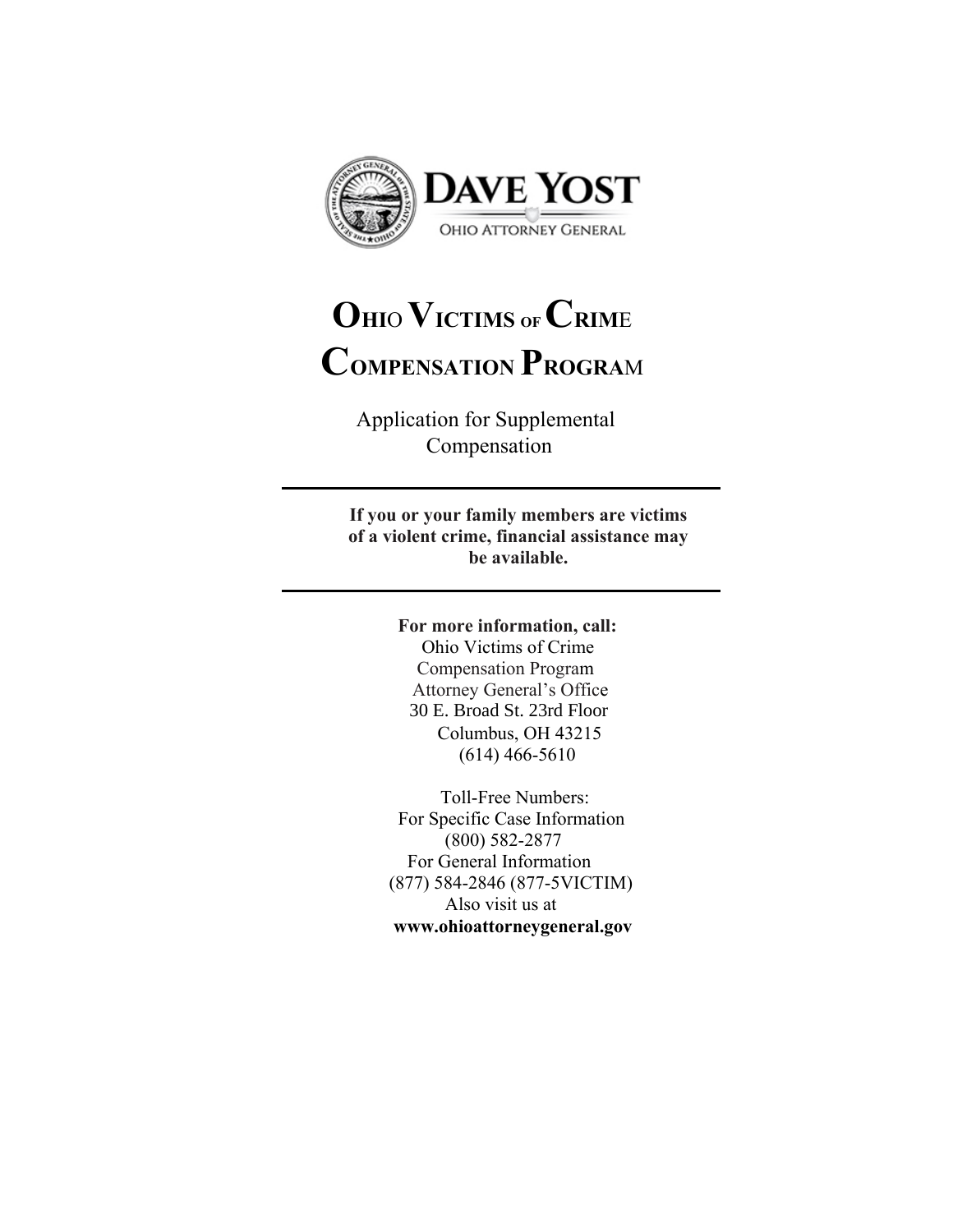

j

## *OHIO VICTIMS Of CRIME COMPENSATION PROGRAM* SUPPLEMENTAL COMPENSATION APPLICATION

## THIS DOCUMENT IS A PUBLIC RECORD. EXCEPT FOR INFORMATION THAT IS PROTECTED BY STATE OR FEDERAL LAW, INFORMATION YOU PROVIDE ON THIS APPLICATION IS SUBJECT TO PUBLIC DISCLOSURE UPON REQUEST. (Please Type or Print Using Blue or Black Ink)

## **SECTION 1: VICTIM INFORMATION**  Has the victim lived in any state other than Ohio in the past 10 years?  $\bigcirc$  Yes  $\bigcirc$  No If yes, list each state  $\bigcirc$ Home Phone ( ) Work Phone ( ) **ORIGINAL CLAIM NUMBER: V \_\_\_ \_\_ - \_\_ \_\_ \_\_ \_\_ \_\_ \_\_ \_\_ \_\_** Victim's Name (First/Middle Initial/ Last) \_\_\_\_\_\_\_\_\_\_\_\_\_\_\_\_\_\_\_\_\_\_\_\_\_\_\_\_\_\_\_\_\_\_\_\_\_\_\_\_\_\_\_\_\_\_\_\_\_\_\_\_\_\_\_\_\_\_\_\_\_\_\_\_\_\_\_\_\_\_\_\_\_\_\_\_\_\_\_\_ Street Address \_\_\_\_\_\_\_\_\_\_\_\_\_\_\_\_\_\_\_\_\_\_\_\_\_\_\_\_\_\_\_\_\_\_\_\_\_\_\_\_\_\_\_\_\_\_\_\_\_\_\_\_\_\_\_\_\_\_\_\_\_\_\_\_\_\_\_\_\_\_\_\_\_\_\_\_\_\_\_\_\_\_\_\_\_\_\_\_\_\_\_\_\_\_\_\_\_\_\_\_\_\_ City \_\_\_\_\_\_\_\_\_\_\_\_\_\_\_\_\_\_\_\_\_\_\_\_\_\_\_\_\_\_\_\_\_\_\_ County \_\_\_\_\_\_\_\_\_\_\_\_\_\_\_\_\_\_\_\_\_\_\_\_ State\_\_\_\_\_\_\_\_\_\_\_\_\_\_\_\_\_\_\_\_ Zip \_\_\_\_\_\_\_\_\_\_\_\_\_\_\_\_\_ Social Security # \_\_\_\_\_\_\_\_\_\_\_\_\_\_\_\_\_\_\_\_\_\_\_\_\_\_\_\_\_\_\_\_\_\_\_\_\_\_\_\_\_\_\_\_\_\_\_\_\_\_\_\_\_\_ Date of Birth \_\_\_\_\_\_\_\_\_\_\_\_\_\_\_\_\_\_\_\_\_\_\_\_\_\_\_\_\_\_\_\_\_\_\_  $a.$  b. Victim is/was:  $\bigcap$  male  $\bigcap$  female  $\bigcap$  female  $\bigcap$  single  $\bigcap$  married  $\bigcap$  separated  $\bigcap$  divorced  $\bigcap$  widowed

## **SECTION 2: CLAIMANT INFORMATION (If different than victim)**

Ī

 $\overline{a}$ 

| Claimant's Name (First/Middle Initial/Last)                                                                                    |               |                                                                                                                                                                                                                               |                  |
|--------------------------------------------------------------------------------------------------------------------------------|---------------|-------------------------------------------------------------------------------------------------------------------------------------------------------------------------------------------------------------------------------|------------------|
| <b>Street Address</b>                                                                                                          |               |                                                                                                                                                                                                                               |                  |
|                                                                                                                                |               | State and the state of the state of the state of the state of the state of the state of the state of the state of the state of the state of the state of the state of the state of the state of the state of the state of the | Zip              |
| Social Security $#$                                                                                                            |               |                                                                                                                                                                                                                               |                  |
| Claimant is/was:<br>$\overline{1}$ $\bigcap$ male $\bigcap$ female                                                             | $\sum$ single | $\bigcap$ married $\bigcap$ separated $\bigcap$ divorced                                                                                                                                                                      | widowed          |
| Has the claimant lived in any state other than Ohio in the past 10 years? $\bigcirc$ Yes $\bigcirc$ No If yes, list each state |               |                                                                                                                                                                                                                               |                  |
| Home Phone ()                                                                                                                  |               |                                                                                                                                                                                                                               | Work Phone $($ ) |

## **SECTION 3: HOUSEHOLD INCOME**

How many are in the household? What was the annual household income at the time of the hospitalization? \$ If seeking payment of hospital bill(s), the following information is needed to determine eligibility for the Hospital Care Assurance Program.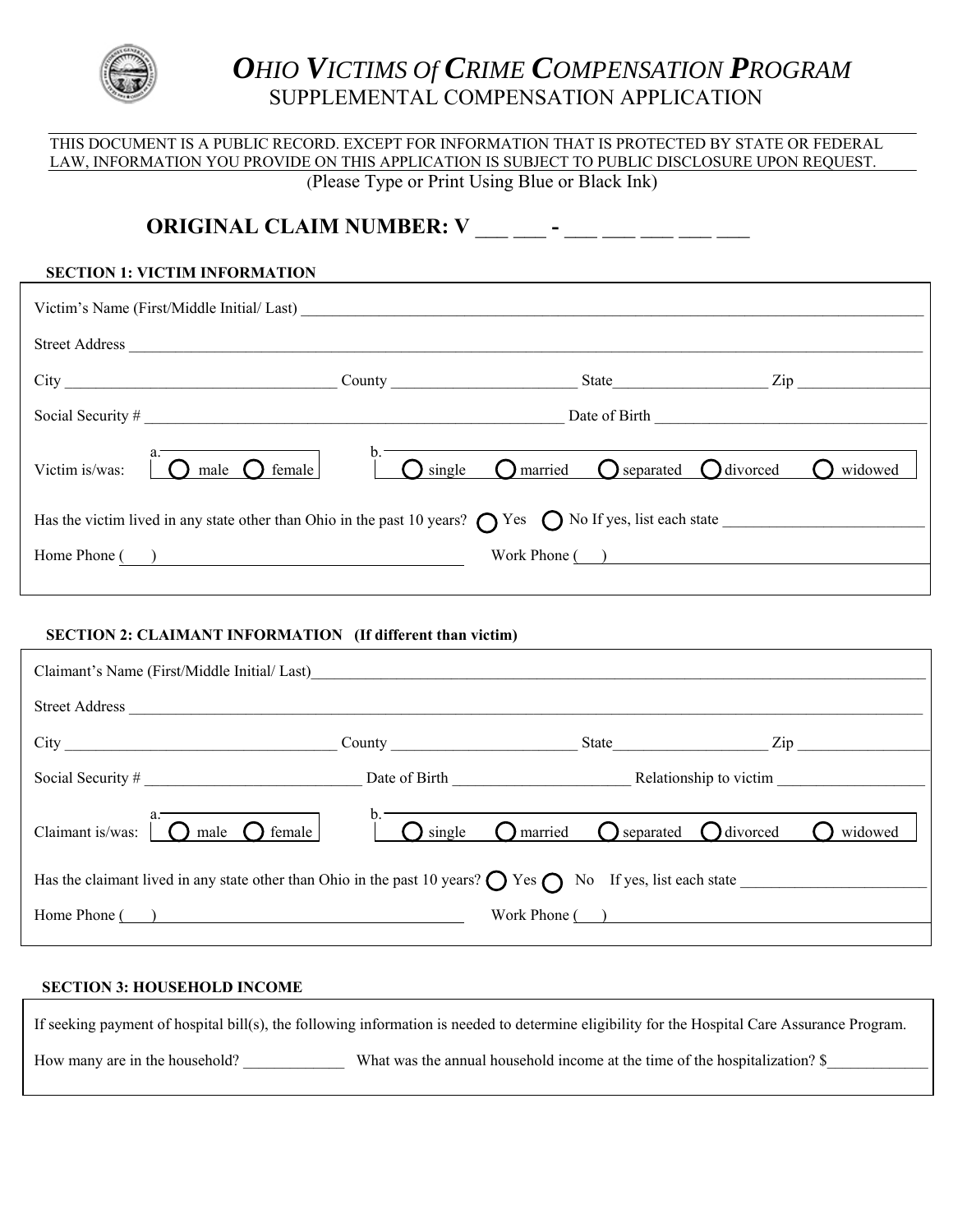## **SECTION 4: MEDICAL TREATMENT AND OTHER CRIME-RELATED EXPENSES**

## **EXPENSES NOT CONSIDERED IN ORIGINAL APPLICATION**

| Provide name, complete address, telephone number, and date(s) of service for each provider of service or expense. |  |  |  |  |
|-------------------------------------------------------------------------------------------------------------------|--|--|--|--|
|-------------------------------------------------------------------------------------------------------------------|--|--|--|--|

|                                 | (Area Code) Telephone No. | Date(s) of Service |
|---------------------------------|---------------------------|--------------------|
| Name/ Address/ City/ State/ Zip |                           |                    |
|                                 |                           |                    |
|                                 |                           |                    |
|                                 |                           |                    |
|                                 |                           |                    |
|                                 |                           |                    |
|                                 |                           |                    |
|                                 |                           |                    |
|                                 |                           |                    |
|                                 |                           |                    |
|                                 |                           |                    |
|                                 |                           |                    |
|                                 |                           |                    |
|                                 |                           |                    |
|                                 |                           |                    |
|                                 |                           |                    |
|                                 |                           |                    |
|                                 |                           |                    |
|                                 |                           |                    |
|                                 |                           |                    |
|                                 |                           |                    |
|                                 |                           |                    |
|                                 |                           |                    |
|                                 |                           |                    |
|                                 |                           |                    |
|                                 |                           |                    |
|                                 |                           |                    |
|                                 |                           |                    |
|                                 |                           |                    |
|                                 |                           |                    |
|                                 |                           |                    |
|                                 |                           |                    |
|                                 |                           |                    |
|                                 |                           |                    |
|                                 |                           |                    |
|                                 |                           |                    |
|                                 |                           |                    |
|                                 |                           |                    |

| <b>SECTION 5: INSURANCE AND BENEFIT INFORMATION</b>                                                         |                                                       |  |
|-------------------------------------------------------------------------------------------------------------|-------------------------------------------------------|--|
| ALL BILLS MUST BE SUBMITTED TO THE INSURANCE OR BENEFIT PLAN BEFORE COMPENSATION IS CONSIDERED.             |                                                       |  |
| Does the victim have any insurance or benefit plan to cover the listed expenses? $\bigcap$ Yes $\bigcap$ No |                                                       |  |
| If yes, check all boxes that apply and give details in the space provided.                                  |                                                       |  |
| Employers/Union Group Medicare<br>Worker's Compensation                                                     | Homeowner's Insurance                                 |  |
|                                                                                                             |                                                       |  |
| Insurance Plan<br>Medicaid                                                                                  | Private Accident Health Plan $\Box$<br>Auto Insurance |  |
| Restitution or money from the offender<br>Other                                                             |                                                       |  |
|                                                                                                             |                                                       |  |
| Name of Insurance Company/ Benefit Plan                                                                     |                                                       |  |
|                                                                                                             |                                                       |  |
| Street Address or P.O. Box                                                                                  |                                                       |  |
|                                                                                                             |                                                       |  |
| City                                                                                                        | State/Zip                                             |  |
|                                                                                                             |                                                       |  |
| Policy Holder's Name                                                                                        | Policy Holder's Social Security No.                   |  |
|                                                                                                             |                                                       |  |
| Policy No.                                                                                                  | Group No.                                             |  |
|                                                                                                             |                                                       |  |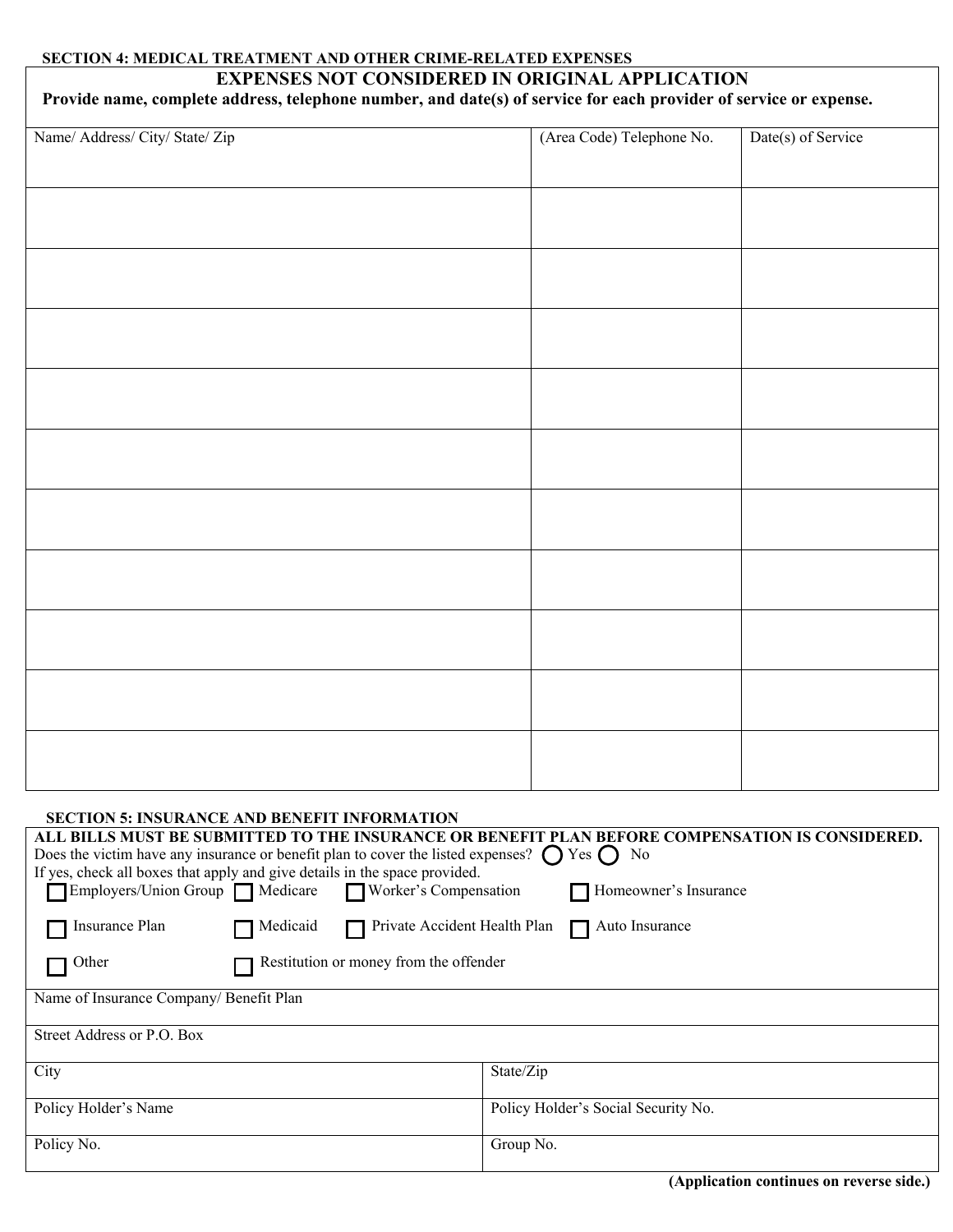#### **SECTION 6: EMPLOYMENT INFORMATION (Complete for additional work loss since the original application.)**

| Employer/Business Name                                            | (Area Code) Telephone No.                                                                             |           |
|-------------------------------------------------------------------|-------------------------------------------------------------------------------------------------------|-----------|
| <b>Street Address</b>                                             | City                                                                                                  | State/Zip |
| Additional date(s) absent from work due to crime-related injuries |                                                                                                       |           |
| Name of doctor certifying length or time off from work            | Doctor's Street Address                                                                               |           |
| Doctor's (Area Code) Telephone No.                                | City/State/Zip                                                                                        |           |
| Did you receive: $\Box$ Sick pay<br>П<br>Other (please specify)   | Worker's Compensation $\Box$ Disability $\Box$ Union or Fraternal Plan $\Box$ Food Stamps/ Cash Grant |           |

## **SECTION 7: FUNERAL EXPENSES (Complete if filing for funeral expenses)**

|            | Funeral Home Name and Complete Address                    |                                                    |  |
|------------|-----------------------------------------------------------|----------------------------------------------------|--|
| Was there: | Social Security Death Benefit? $\bigcap$ Yes $\bigcap$ No |                                                    |  |
|            | Life Insurance?                                           | $\mathbf{U}_{\text{Yes}}$ $\mathbf{U}_{\text{No}}$ |  |

#### **SECTION 8: REPRESENTATION**

#### **An attorney is not required to submit the application. If an attorney does help, he/she must sign the application. The attorney cannot charge for representation.**

| Attorney's Name           |                                              |
|---------------------------|----------------------------------------------|
| <b>Street Address</b>     | City/State/Zip                               |
| (Area Code) Telephone No. | Fax Number                                   |
| Attorney's Signature      | Attorney's Social Security No. or Tax ID No. |

## **SECTION 9: SUBROGATION, AUTHORIZATION AND SIGNATURE**

 **I understand that if I get money from any other source to cover the same expenses I get compensation for, I have to reimburse the state of Ohio that amount of money.** 

 **of Job and Family Services, the appropriate county Department of job and Family services or Child Support Enforcement Agency Attorney general, the Court of Claims of Ohio, or to my attorney, a copy of any report, document, record, criminal record, or other information (including tax information or returns, or medical information) in any way relating to my claim for an award of reparations under the Ohio Victims of Crime Compensation Program. I understand that providing my Social Security number is eligibility for an award of compensation. I further understand that failing to provide my Social Security number may significantly impede the processing of my claim. I understand that medical records may contain information regarding care of psychiatric/psychological conditions, drug or alcohol abuse, HIV test results, AIDS, and AIDS-related conditions. I understand that disclosure of confidential information from medical records may be protected by state or federal law. If applicable, state law (R.C. 3701.243) and federal regulations (42 C.F.R. part 2) prohibit the Ohio Attorney General or the Court of Claims of Ohio from making any further disclosure of confidential information without my specific written consent or as otherwise permitted by such regulations. This authorization or a copy hereof shall be valid for a period of two years without any further consent by me. I hereby authorize any person (including any physician, medical facility, or health care provider), organization, the Ohio Department (for purposes of child support enforcement), law enforcement agency, or government agency, upon request, to release to the Ohio voluntary, and that it may be used to obtain the aforementioned reports, documents, records and information necessary to verify my**